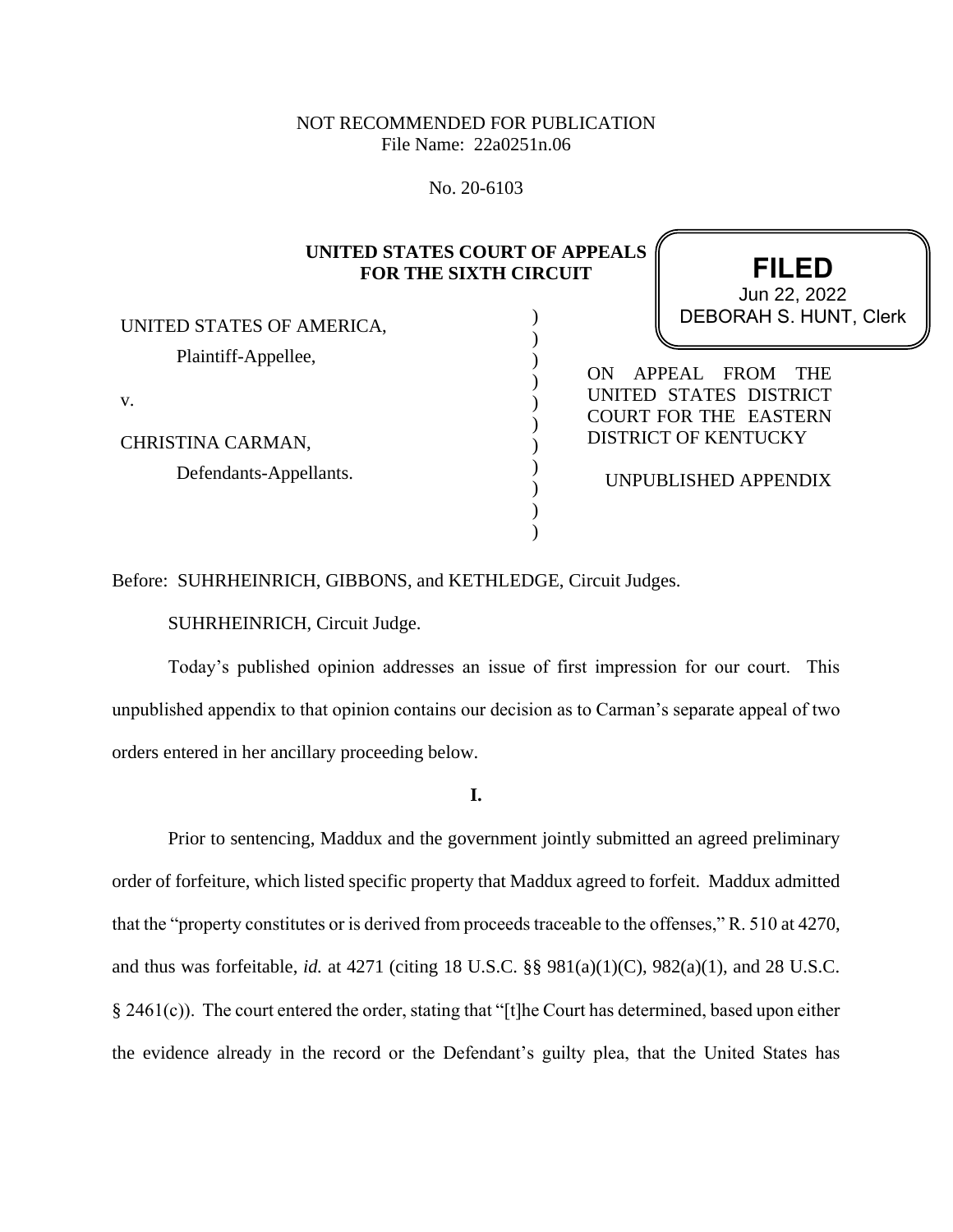established the requisite nexus between the property listed above and the offenses." R. 535 at 4395–96.

Carman then filed a verified petition, in which she claimed interests in various items of property forfeited by Maddux: one piece of real property, several vehicles, coins, jewelry, as well as bank and brokerage accounts. She claimed that this property either was not connected to Maddux's crime, was jointly owned by her and Maddux, or was exclusively hers (not Maddux's). That initiated her so-called ancillary proceeding—an opportunity for claimants to prove legitimate interests in a defendant's to-be-forfeited property and petition the court to exclude that property from the final forfeiture order. *See* 21 U.S.C. § 853(n)(6). After some discovery, the district court granted the government's motion for summary judgment as to all of Carman's ancillary claims. She now appeals.

## **II.**

The government may seek forfeiture of specific property connected to criminal activity. *See* 18 U.S.C. §§ 981, 982; 21 U.S.C. § 853; 28 U.S.C. § 2461(c). To begin the process, the court enters a preliminary forfeiture order listing the specific property to be forfeited; it must do so only after determining, by a preponderance of the evidence, that "the government has established the requisite nexus between the property and the offense." Fed. R. Crim. P. 32.2(b)(1)(A); *United States v. Jones*, 502 F.3d 388, 391–92 (6th Cir. 2007).

Once the preliminary order is entered, a third-party claimant may petition the court to begin an ancillary proceeding. *See generally* 21 U.S.C. § 853(n)(6); *United States v. Erpenbeck*, 682 F.3d 472, 480 (6th Cir. 2012). Such claimants may assert only their ownership interest in specific property; they may not challenge the property's nexus with the crime. *United States v. Fabian*, 764 F.3d 636, 638 (6th Cir. 2014). And claimants, not the government, have the burden to show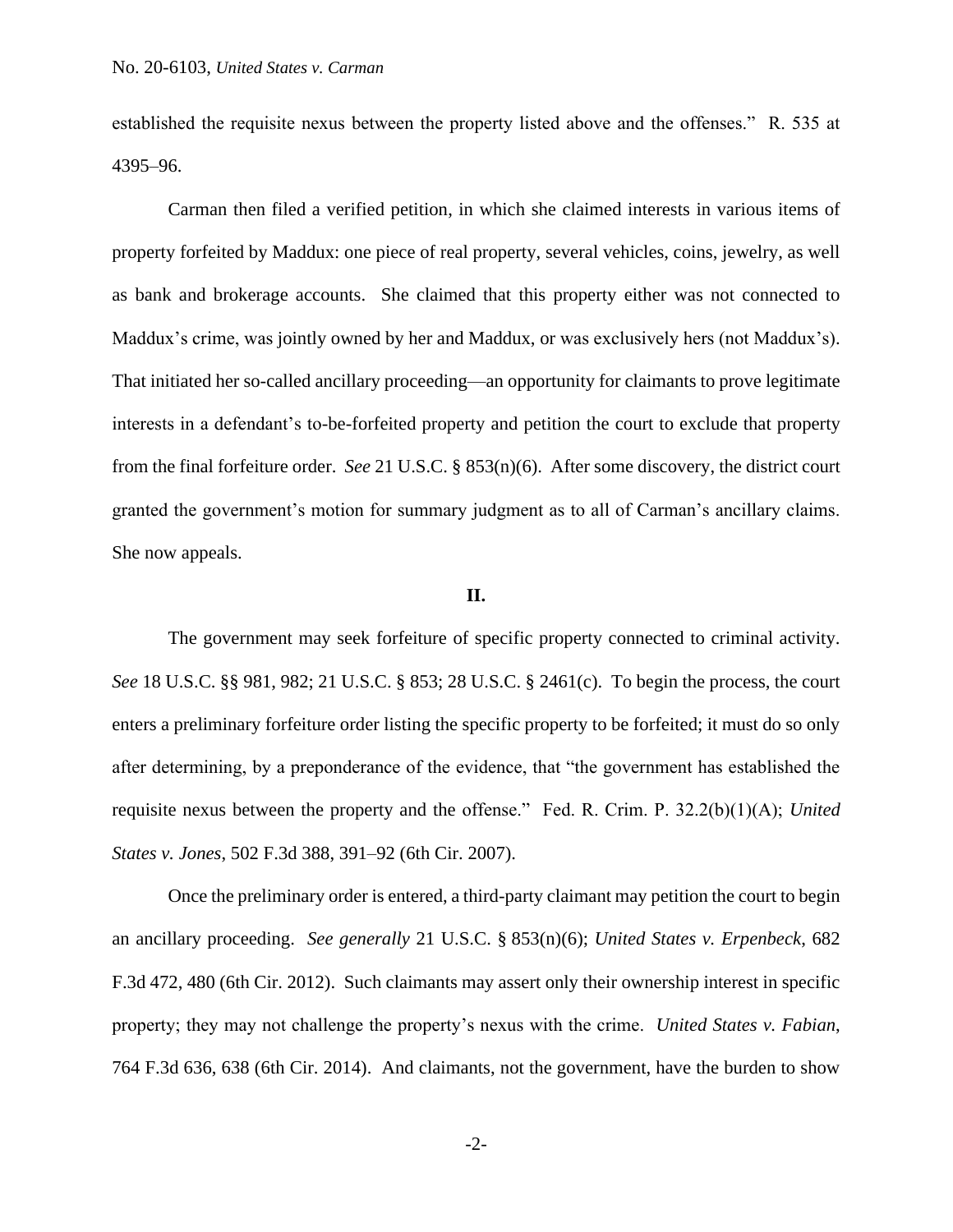their ownership interest by a preponderance of the evidence. 21 U.S.C. § 853(n)(6); *United States v. Salti*, 579 F.3d 656, 661 (6th Cir. 2009).

By statute, 21 U.S.C. § 853(n)(6), Congress has restricted the arguments that can be made in an ancillary proceeding. Claimants are entitled to reclaim forfeited property on only two grounds: (1) if the claimant's interest in forfeitable property "vested in the [claimant] rather than the defendant or was superior to" the defendant's interest in the property "at the time of the commission of the acts which gave rise to the forfeiture"; or (2) if the claimant was a "bona fide purchaser for value . . . and was at the time of purchase reasonably without cause to believe that the property was subject to forfeiture." 21 U.S.C. § 853(n)(6)(A), (B); *Fabian*, 764 F.3d at 638.

The first ground, in turn, gives a claimant two theories: either that her interest "is vested or is superior to that of the criminal owner." *United States v. Campos*, 859 F.2d 1233, 1239 (6th Cir. 1988). We "look to 'the law of the jurisdiction that created the property right to determine the petitioner's legal interest.'" *Salti*, 579 F.3d at 668 (citation omitted). But, to succeed under either theory, the claimant must skirt the "relation-back" clause in § 853(c), which provides that "[a]ll right, title, and interest in [tainted property] vests in the United States upon the commission of the act giving rise to forfeiture." 21 U.S.C. § 853(c); *United States v. Watts*, 786 F.3d 152, 166 (2d Cir. 2015) (explaining that the relation-back clause "works hand in hand with"  $\S$  853(n)(6)(A)). By virtue of the relation-back clause, the defendant's interest in tainted property "vest[s] in the *government* at the time of" the defendant's crime. *Erpenbeck*, 682 F.3d at 477 (emphasis added).

The second ground, the bona fide purchaser exception, allows claimants to assert interests in property acquired *after* the criminal act—bypassing the relation-back clause. *See United States v. Huntington Nat'l Bank*, 682 F.3d 429, 434 (6th Cir. 2012). But the exception is narrow. The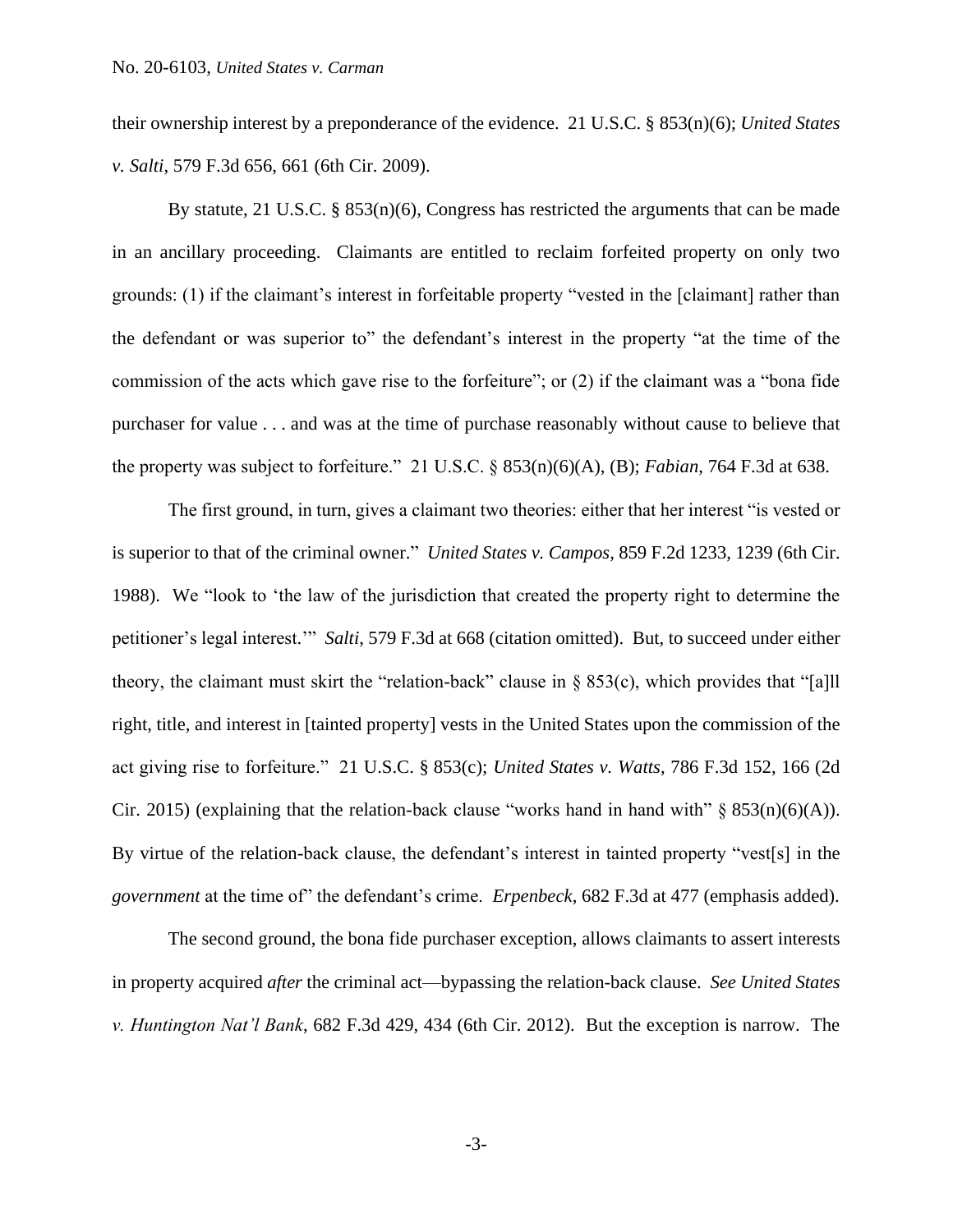claimant must prove she acquired the property interest for value and "had no reason to believe that the property was subject to forfeiture." *Id.* at 433.

### **III.**

*Motion to Compel.* Carman first appeals the denial of her motion to compel discovery, which sought to depose retired ATF Special Agent Thomas Lesnak. Her theory was that, during her and Maddux's scheme, Lesnak paid her and Maddux as part of an undercover ATF operation involving tobacco distributors, and those funds (not just the tainted cigarette-sale proceeds) were used to purchase some of the property she claimed in the ancillary proceedings.

We review for an abuse of discretion, *United States v. Pirosko*, 787 F.3d 358, 365 (6th Cir. 2015), and our review is especially deferential here, where Rule 32.2(c) "expressly" confers "discretion to determine whether discovery would be 'necessary or desirable to resolve factual issues'" in ancillary proceedings, *United States v. Hall*, 877 F.3d 676, 683 n.3 (6th Cir. 2017) (quoting Fed. R. Crim. P.  $32.2(c)(1)(B)$ ); Fed. R. Crim. P.  $32.2(c)(1)(B)$  (stating that the court "may permit" discovery). And, to warrant reversal of the denial of a motion to compel discovery, we require "a clear showing that the denial ... resulted in actual and substantial prejudice." *Pittman v. Experian Info. Sols., Inc.*, 901 F.3d 619, 642 (6th Cir. 2018) (citation omitted).

Carman has not made that showing. We focus on the district court's determination that the discovery Carman sought was not proportional to the needs of the case. *See* Fed. R. Civ. P.  $26(b)(1)$ .

Carman testified—for the first time in her ancillary proceeding, and only after the New York Times reported a large covert ATF cigarette operation—that the ATF secretly paid her and Maddux. The district court viewed that timing as suspect; despite Carman's assertion that she met Agent Lesnak in 2008, this new theory was not mentioned at her criminal trial or in her initial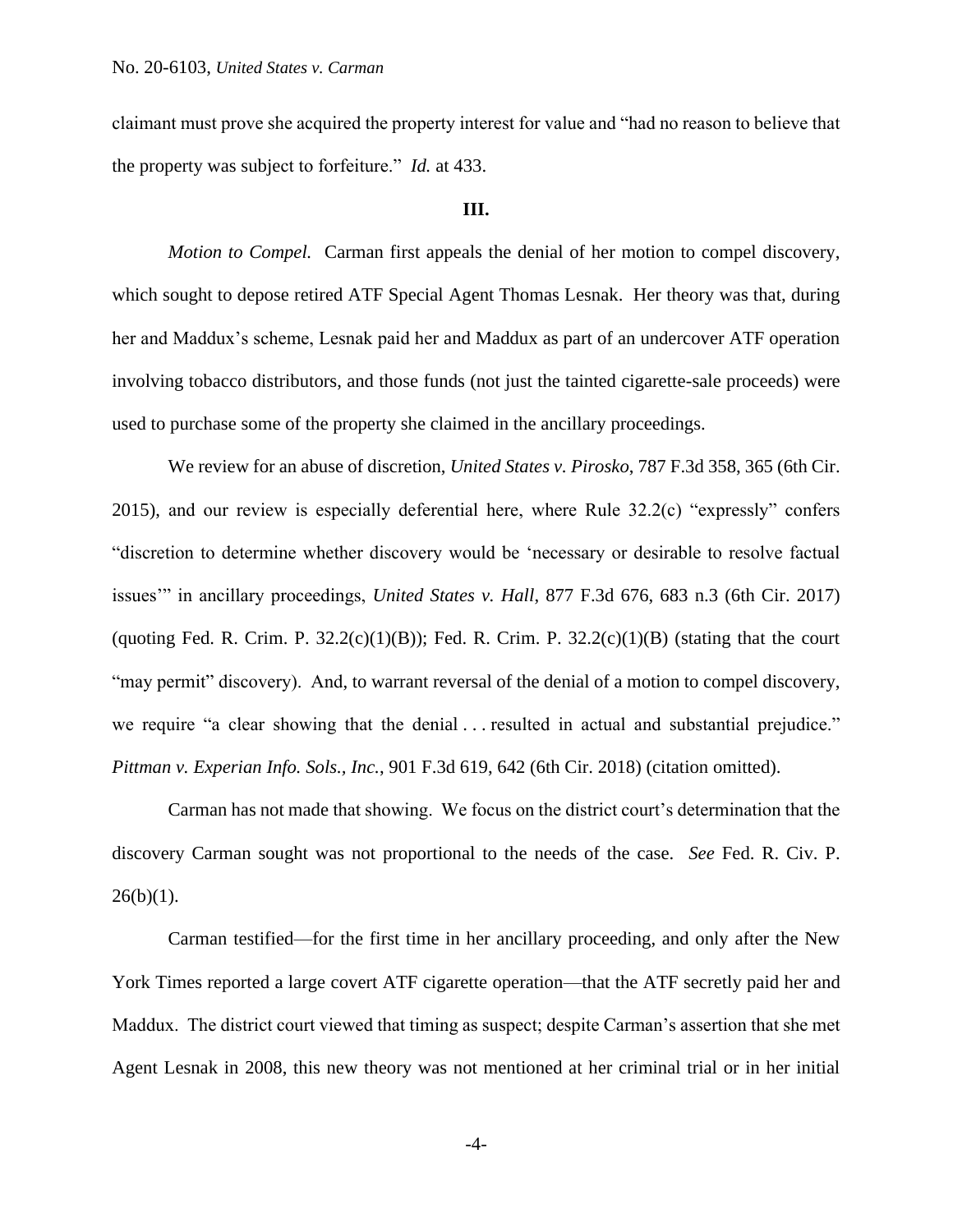motion for summary judgment on her ancillary claims. Moreover, she failed to produce any evidence corroborating the alleged ATF payments—not even a humble bank record. And, while Carman claimed that at least two people were aware of the payments (Hobie Anderson, an acquaintance allegedly serving as a confidential ATF informant, and Howard Slibeck, her accountant), she produced nothing showing that she sought discovery from those more accessible sources.

Further, even when objecting to the magistrate judge's observation of these flaws, Carman still failed to substantiate her story, stating only that Anderson's testimony would not "prove or disprove the payment of funds," and that Slibeck's testimony would "fail[] to establish the amount of" her payments from the ATF. R. 724 at 8678. Her point was that those sources were no substitute for Lesnak's testimony, but her own deposition testimony belied that claim. For one thing, she testified that Anderson personally shuttled some of the ATF payments, so his testimony clearly could prove that payments were made. For another, she testified that Slibeck knew of the payments—and every other source of her income, as accountants often do—so it seems implausible to say he could not have testified as to whether Carman had a legitimate source of income.

Based on these deficiencies, the magistrate judge and district court concluded that Carman was not entitled to the requested discovery. Carman provides no reasoned argument (other than the same unsupported assertions made below) to persuade us that the decision was an abuse of discretion, let alone one causing "actual"—rather than speculative or hypothetical—prejudice. *Pittman*, 901 F.3d at 642. We affirm the denial of her motion to compel.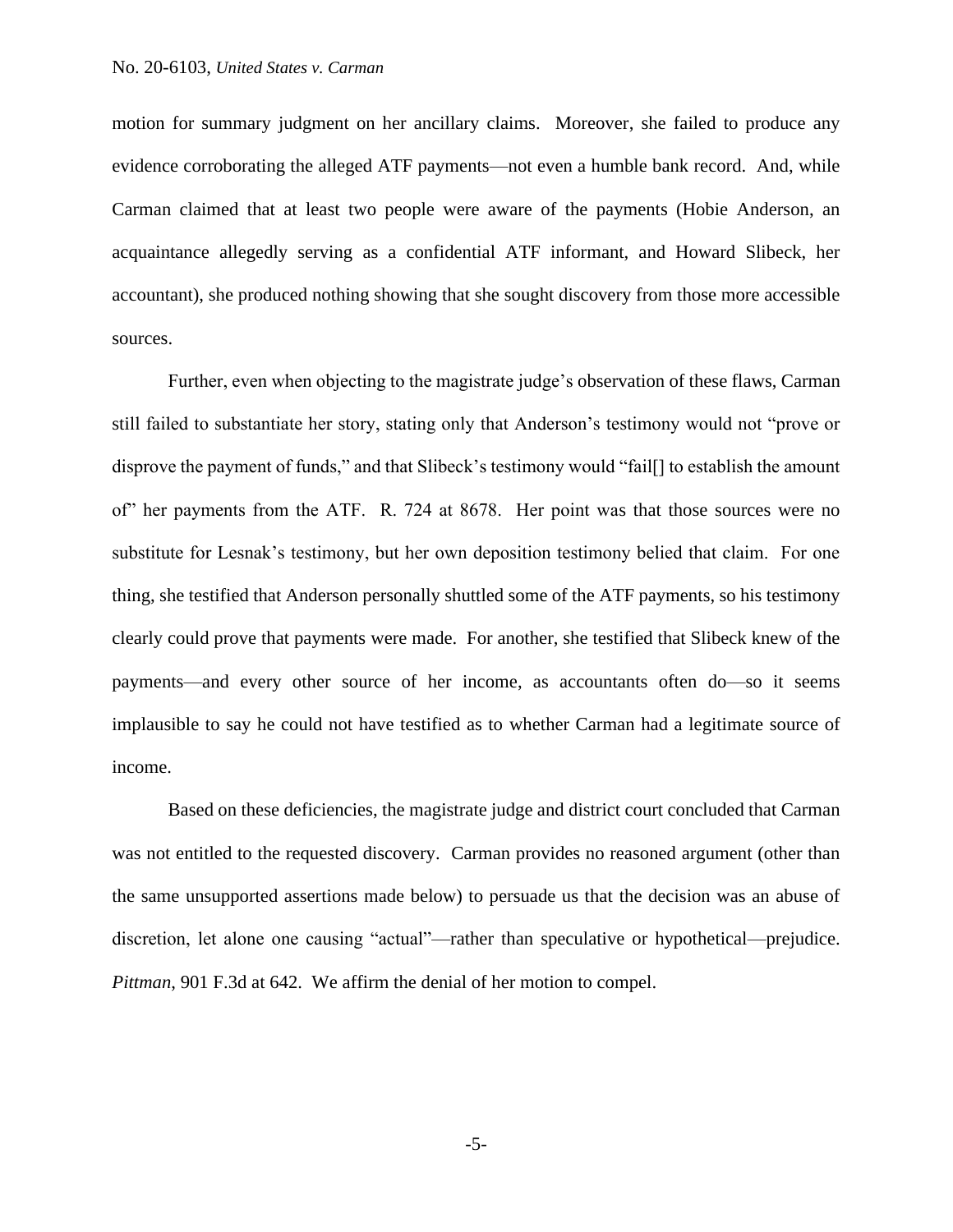*Summary Judgment.* Carman also appeals the district court's grant of summary judgment to the government on her ancillary claims. We review de novo. *Brent v. Wayne Cnty. Dep't of Hum. Servs.*, 901 F.3d 656, 681 (6th Cir. 2018).

Summary judgment is properly granted "if the movant shows that there is no genuine dispute as to any material fact and the movant is entitled to judgment as a matter of law." Fed. R. Civ. P. 56(a). A fact is genuinely disputed "if the evidence is such that a reasonable jury could return a verdict for the nonmoving party." *Anderson v. Liberty Lobby, Inc.*, 477 U.S. 242, 248 (1986). To make that showing, "the nonmoving party [must] go beyond the pleadings and . . . designate 'specific facts showing that there is a genuine issue for trial.'" *Celotex Corp. v. Catrett*, 477 U.S. 317, 324 (1986) (quoting Fed. R. Civ. P. 56(e)). If the nonmoving party "fail[s] to make a sufficient showing on an essential element of her case," an element on which she will bear the burden at trial, the movant is entitled to summary judgment. *Id.* at 323. Although the Federal Rules of Civil Procedure do not apply "in all respects" to ancillary proceedings, *Salti*, 579 F.3d at 662 (citation omitted), motions for summary judgment may be filed, Fed. R. Crim. P.  $32.2(c)(1)(B)$ .

At the outset, Carman argues that the district court was required to consider anew whether her claimed property was connected to Maddux's crime—a finding the court first made when entering Maddux's agreed order of forfeiture. That argument, however, "is not [hers] to make" in an ancillary proceeding—"third parties lack statutory standing to challenge a district court's determination, in a preliminary order entered under Criminal Rule 32.2(b)(2), that certain property is subject to forfeiture." *Fabian*, 764 F.3d at 637–38.

Next, Carman asserts a fifty-percent interest in three vehicles, various coins, and twelve financial accounts—all property that was held by either her and Maddux jointly or the corporations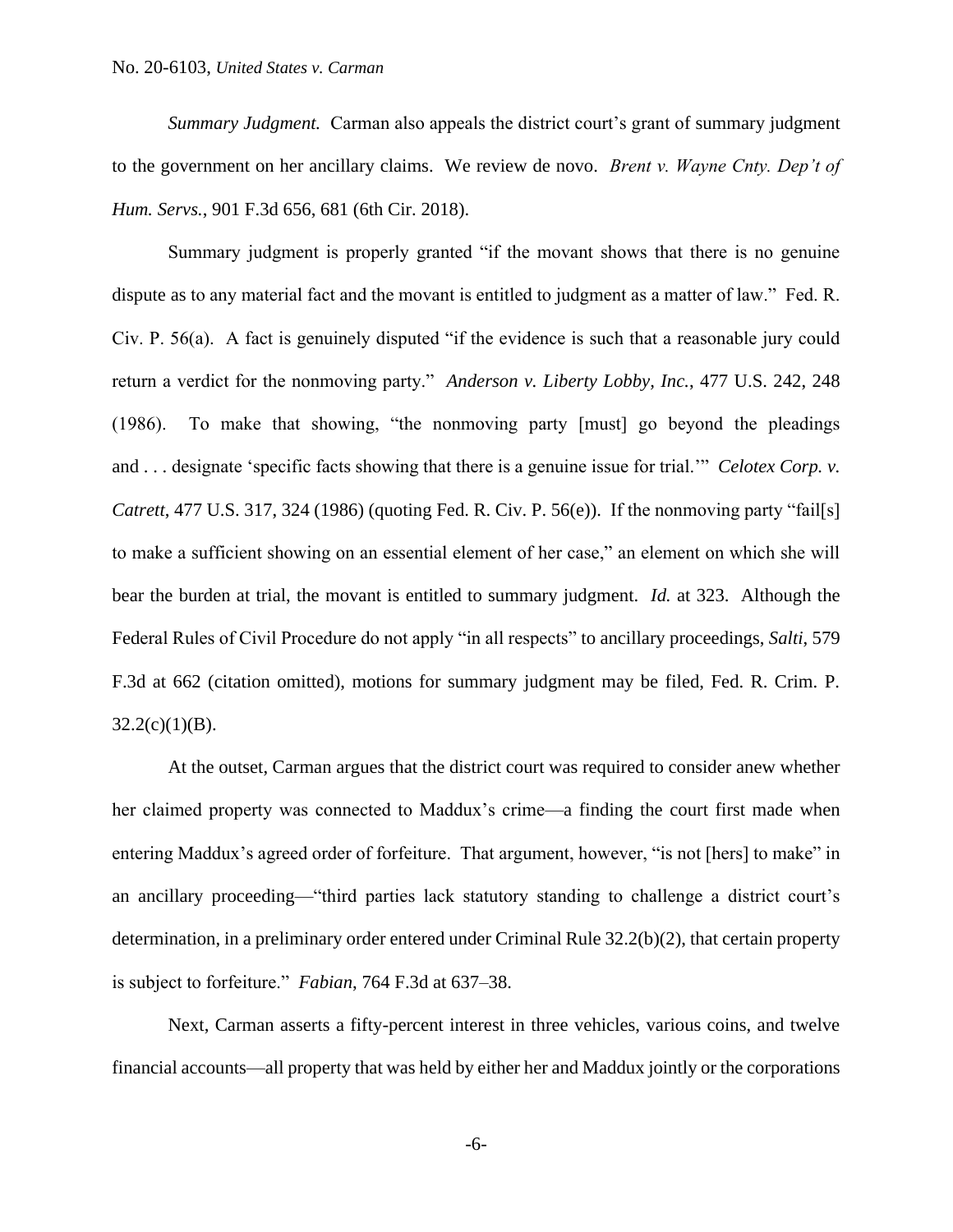set up to facilitate the conspiracies. Because she has at least a partial ownership interest in these properties, she says, her interest may not be forfeited.<sup>1</sup> Her argument's premise appears correct. Due to "the *in personam* nature of criminal forfeiture," the government is entitled only "to forfeiture of a convicted defendant's interests and nothing more." *United States v. O'Dell*, 247 F.3d 655, 680 (6th Cir. 2001).

But Carman has the burden to prove that the interests she asserts vested in her (rather than Maddux), or that those interests were superior to his, at the time he committed the crime. *See* 21 U.S.C. § 853(n)(6); *Salti*, 579 F.3d at 661. And that often is an intricate question of state law particularly here, where the claimed property is spread across two states (Kentucky and Arizona), each with different marital-property regimes. *Cf. generally Salti*, 579 F.3d at 669 (directing the district court, on remand, to consider Swiss law when analyzing the claimant's interests in a Swiss bank account jointly held with her defendant-husband); *United States v. Totaro*, 345 F.3d 989, 997–99 (8th Cir. 2003) (collecting cases).

Carman makes absolutely no effort, however, to explain how her partial interests vested in her or were superior to Maddux's interests under the governing state's law—or even which state's law governs. Nor did she do so in her verified petition or briefing below. She is represented by counsel, and we will not consider these issues, which are "adverted to in a perfunctory manner, unaccompanied by some effort at developed argumentation." *United States v. Smith*, 749 F.3d 465, 489 (6th Cir. 2014) (citation omitted). Therefore, we affirm the grant of summary judgment as to her claimed partial interests in the vehicles, coins, and financial accounts.

Finally, Carman claims a full ownership interest in the Kentucky home she shared with Maddux, two classic Chevrolet Corvettes, and "[c]ertain items of jewelry" seized from the Arizona

<sup>&</sup>lt;sup>1</sup> She appears to claim only a vested or superior interest in the property under 21 U.S.C. § 853(n)(6)(A), not that she was a bona fide purchaser, *see id.* §  $853(n)(6)(B)$ .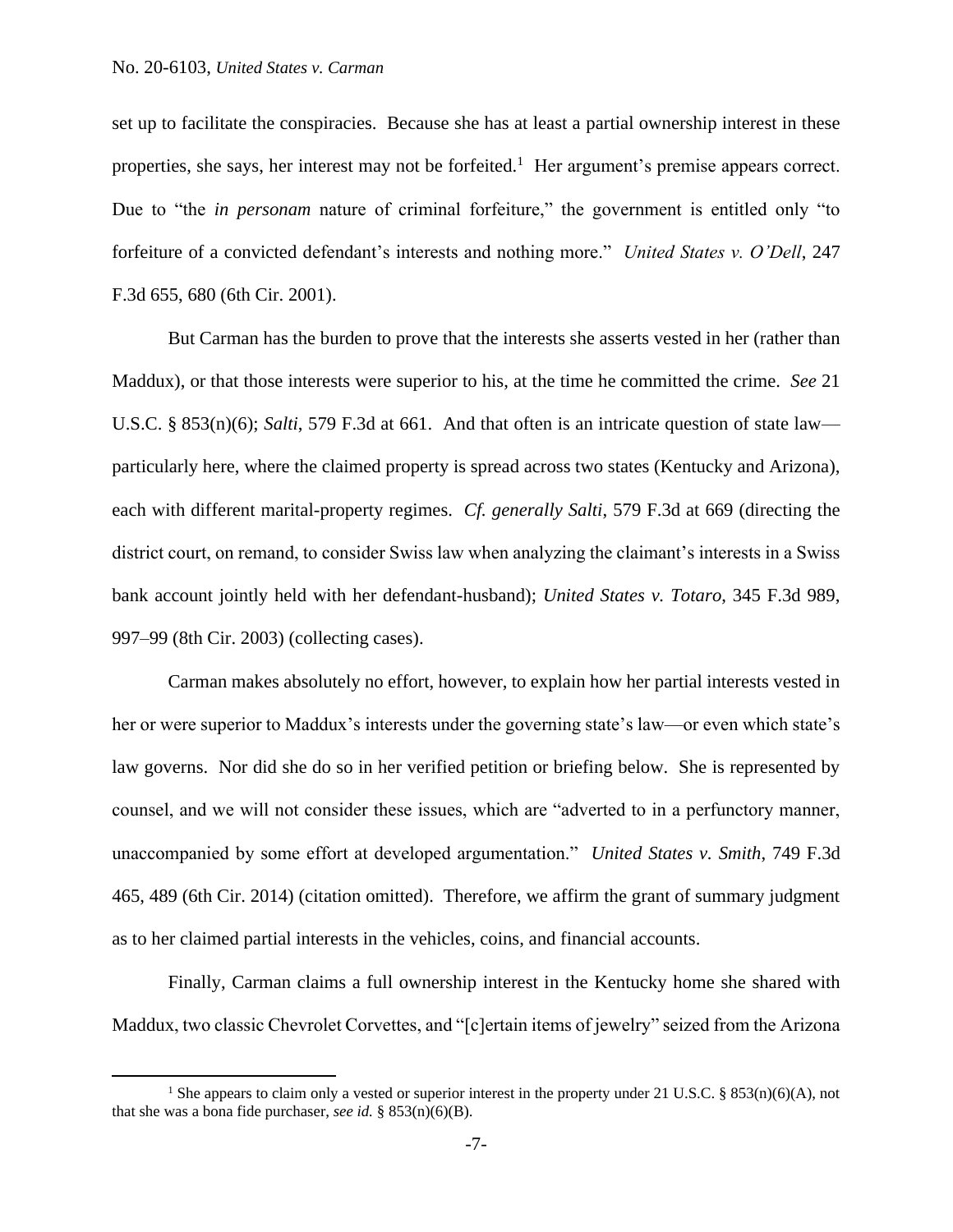home of Maddux's mother. R. 580 at 4851–52.Carman failed to create a genuine issue of material fact as to her ownership interests in this property.

The home and Corvettes belong to the government by virtue of the relation-back clause. *See* 21 U.S.C. § 853(c). Maddux's scheme began in 2003. *United States v. Maddux*, 917 F.3d 437, 441 (6th Cir. 2019). Carman purchased the home in 2008 and the Corvettes in 2005 and 2013, and she admitted to paying for all three using income earned working for Maddux's cigarette business, Your Kentucky Tobacco Resource (YKTR). She therefore used tainted proceeds from Maddux's scheme to purchase this property, and because she acquired the property only after the scheme began, her interest vested in the government under the relation-back clause. *See Erpenbeck*, 682 F.3d at 478; *United States v. Hooper*, 229 F.3d 818, 822 (9th Cir. 2000) (explaining that "[p]roceeds from crime" logically cannot "precede the crime"); *United States v. Timley*, 443 F.3d 615, 628–29 (8th Cir. 2006) (holding that a third party's claim, which vested after the conspiracy ended, did "not give him a legal right to money that was derived from a drug conspiracy that began before that date").

There are two wrinkles to iron out. First, Carman argues that she received an inheritance from her grandmother, "which [Carman] could have used to pay [for] some portion of the" home. Carman Br., p. 18. But the only support Carman cites for that assertion, her deposition transcript below, does little (if anything) to substantiate it. When asked if there were any sources of funds used to purchase the home other than income from YKTR, Carman responded, "It was so long ago. I don't remember what I spent – well, my grandmother gave me, as far as inheritance, and I don't know if I used that for part of it or not. But the majority of it was from my income from YKTR." R. 756-4 at 8981. She cites no other portion of her deposition to verify the inheritance or its amount. Nor did Carman produce her grandmother's will below, despite her testimony that